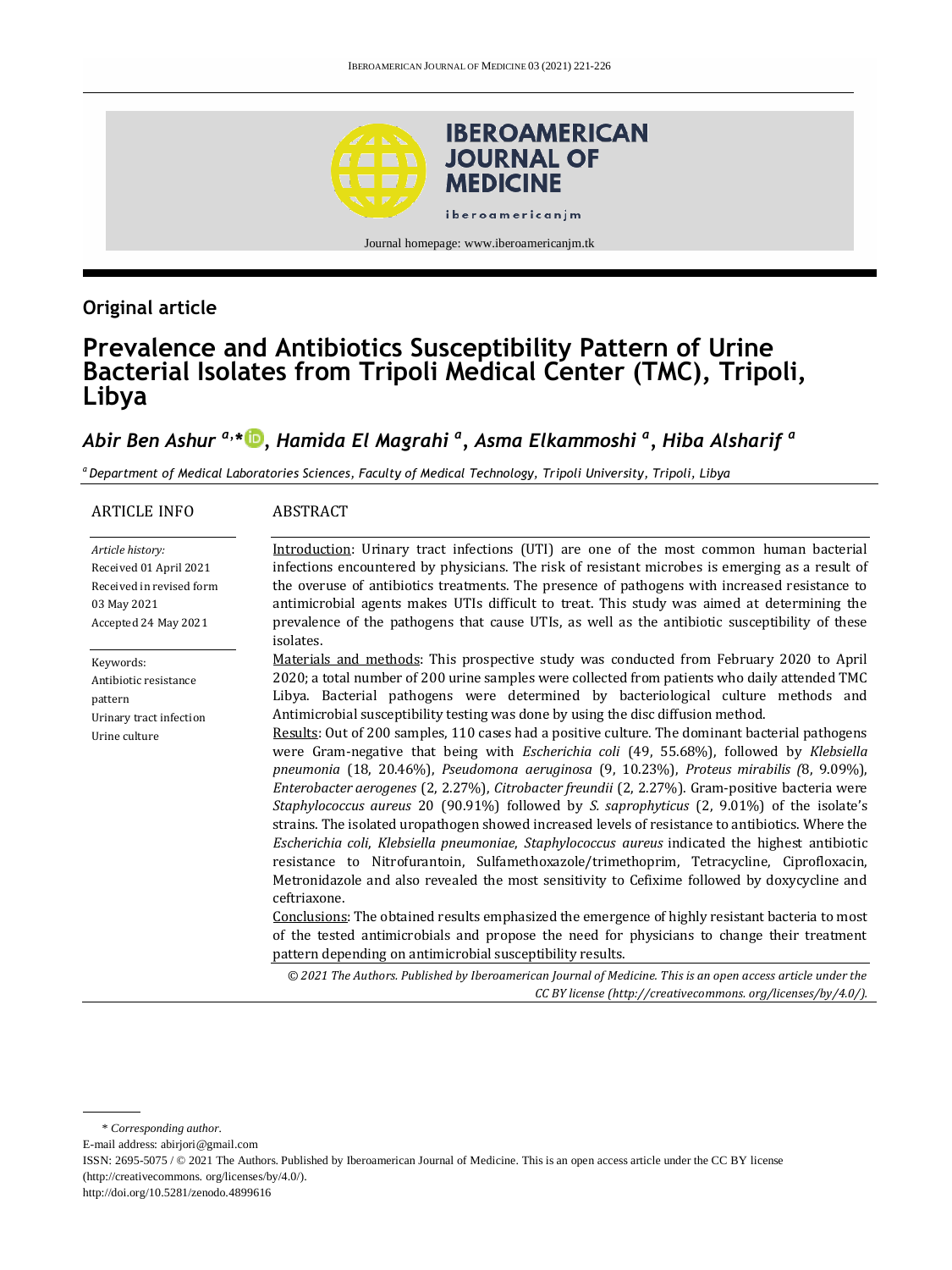### **Prevalencia y patrón de susceptibilidad a los antibióticos de los aislados bacterianos en orina del centro médico de Trípoli (TMC), Trípoli, Libia**

#### INFO. ARTÍCULO

#### RESUMEN

*Historia del artículo:*  Recibido 01 Abril 2021 Recibido en forma revisada 03 Mayo 2021 Aceptado 24 Mayo 2021

Palabras clave: Patrón de resistencia a antibióticos Infección del tracto urinario Urocultivo

Introducción: Las infecciones del tracto urinario (ITU) son una de las infecciones bacterianas humanas más comunes que encuentran los médicos. El riesgo de microbios resistentes está surgiendo como resultado del uso excesivo de tratamientos con antibióticos. La presencia de patógenos con mayor resistencia a los agentes antimicrobianos dificulta el tratamiento de las infecciones urinarias. Este estudio tuvo como objetivo determinar la prevalencia de los patógenos que causan las ITU, así como la susceptibilidad a los antibióticos de estos aislados.

Materiales y métodos: Este estudio prospectivo se realizó desde febrero de 2020 hasta abril de 2020; Se recogió un total de 200 muestras de orina de pacientes que asistían diariamente a TMC Libia. Los patógenos bacterianos se determinaron mediante métodos de cultivo bacteriológico y las pruebas de susceptibilidad a los antimicrobianos se realizaron mediante el método de difusión en disco.

Resultados: De 200 muestras, 110 casos tuvieron un cultivo positivo. Los patógenos bacterianos dominantes fueron Gram-negativos con *Escherichia coli* (49, 55.68%), seguidos de *Klebsiella pneumonia* (18, 20.46%), *Pseudomonas aeruginosa* (9, 10.23%), *Proteus mirabilis* (8, 9.09%), *Enterobacter aerogenes* (2, 2.27%). %), *Citrobacter freundii* (2, 2.27%). Las bacterias grampositivas fueron *Staphylococcus aureus* (20, 90.91%) seguido de *S. saprophyticus*, (2, 9.01%) de las cepas del aislado. El uropatógeno aislado mostró niveles aumentados de resistencia a los antibióticos. Donde *Escherichia coli*, *Klebsiella pneumoniae*, *Staphylococcus aureus* indicaron la mayor resistencia a los antibióticos a la nitrofurantoína, sulfametoxazol/trimetoprima, tetraciclina, ciprofloxacina, metronidazol y también revelaron la mayor sensibilidad a la cefixima seguida de la doxiciclina y la ceftriaxona.

Conclusiones: Los resultados obtenidos enfatizan la aparición de bacterias altamente resistentes a la mayoría de los antimicrobianos probados y proponen la necesidad de que los médicos cambien su patrón de tratamiento en función de los resultados de susceptibilidad antimicrobiana.

*© 2021 Los Autores. Publicado por Iberoamerican Journal of Medicine. Éste es un artículo en acceso abierto bajo licencia CC BY (http:/[/creativecommons. org/licenses/by/4.0/\)](https://creativecommons.org/licenses/by/4.0/).*

HOW TO CITE THIS ARTICLE: Ben Ashur A, El Magrahi H, Elkammoshi A, Alsharif H. Prevalence and Antibiotics Susceptibility Pattern of Urine Bacterial Isolates from Tripoli Medical Center (TMC), Tripoli, Libya. Iberoam J Med. 2021;3(3):221-226. doi: [10.5281/zenodo.4899616.](http://doi.org/10.5281/zenodo.4899616)

## **1. INTRODUCTION**

Urinary tract infection is a common bacterial infection, known to affect various parts of the urinary tract and is observed in both genders. Even though both males and females are exposed to the infection, but women are more due to their morphology and reproductive physiology [1]. Besides one of the most prevalent infectious diseases found in outpatients is UTI. It is often caused by bacteria but may are also caused by fungi and viruses [*2*]. Gram-negative bacteria cause 90% of UTI cases while gram-positive bacteria cause only 10% of the cases. The frequency of the UTI depends on many factors that provide the prevalence of bacteria (for more than  $10^5$ /ml) in the urine [\[3\]](https://www.ncbi.nlm.nih.gov/pmc/articles/PMC5629843/#ref3). These bacteria cause UTI, and if not treated, the infection will spread and the patient will suffer severe consequences [\[4-](https://www.ncbi.nlm.nih.gov/pmc/articles/PMC5629843/#ref2) [6\]](https://www.ncbi.nlm.nih.gov/pmc/articles/PMC5629843/#ref5). The most frequent isolated uropathogen is *Escherichia*  *coli*, which accounts for 65-90% of urinary tract infections [7], followed by *Staphylococcus* species that constitute 10- 15%. In addition, bacterial species such as *Klebsiella*, *Pseudomonas*, *Proteus*, and *Enterococcus* play a minor role in infection transmission [1]. UTI is linked to several factors, including age, parity, gravidity, pregnancy, and the presence of diseases that exacerbate the infection [1]. UTI antibiotic therapy is normally performed before the results of the microbiology examination are received. This medication, when used without a rational drug prescription, will result in antibiotic resistance and treatment failure. [3, 8]. One of the best achievements in modern medicine was the discovery of antibiotics [9]. However, the availability and expanded use of antibiotics eventually contribute to microbial resistance to them. [9]. Urinary tract infection accounts for a large part of antibacterial drug consumption. Antibiotic resistance increases daily, according to irrational usage, particularly in countries with unrestricted antibiotic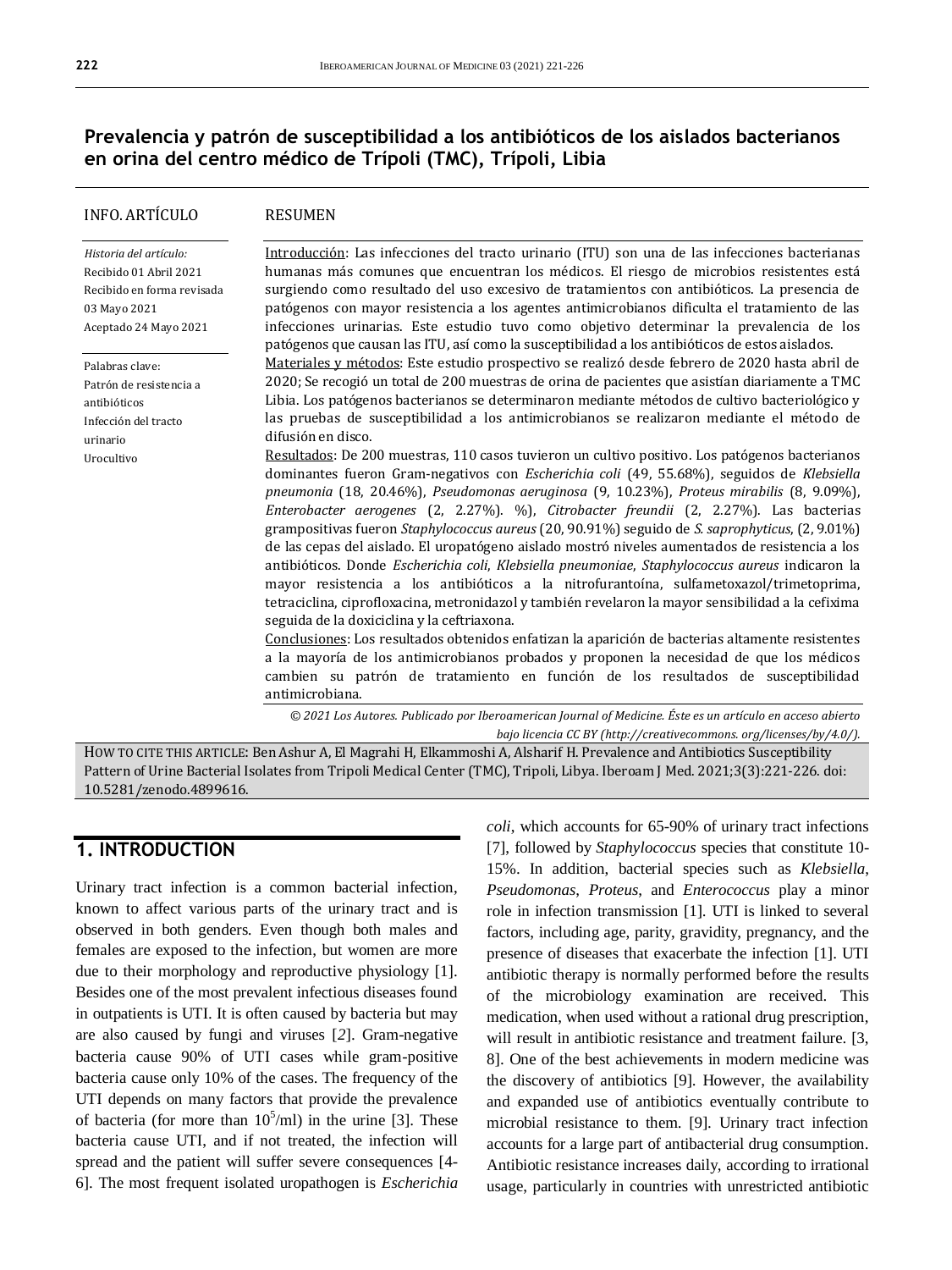policies and no accurate plans [10] like Libya. Antimicrobial resistance is becoming a global danger to public health, according to the World Health Organization in 2014, and all countries have concentrated on this issue, which is a significant threat to modern medicine [11]. The excessive use of antibiotics is the first significant element in increasing microbial resistance. The other factor is wrong and unreasonably prescribed antibiotics. While UTI is a widespread disease, it is quickly cured by the reasonable use of antibiotics [\[4\]](https://www.ncbi.nlm.nih.gov/pmc/articles/PMC5629843/#ref2). Identifying and analyzing UTI-causing bacteria is efficient in treating the resistance of antibiotics [12]. The purpose of this study was to determine the prevalence of bacteria associated with UTI cases and their antibiotic susceptibility pattern.

### **2. MATERIALS AND METHODS**

#### **2.1. STUDY SITTING**

The study population was drawn from patients attending Tripoli Medical Center, the hospital in Tripoli city - Libya. Overall, 200 untreated outpatients with different clinical symptoms of UTIs, were involved in this study which had a duration from February 2020 to April 2020 and was approved by the ethical committee of the department of medical technology, university of Tripoli, Libya.

#### **2.2. INCLUSION AND EXCLUSION CRITERIA**

Patient's adults age ≥ 30 years with symptoms or suspected urinary tract infection (cystitis or pyelonephritis) or with a history of recurrent urinary tract infection were included in this study. Otherwise, Patients with asymptomatic bacteriuria and who have a catheter, urinary stent, or nephrostomy tube were excluded.

#### **2.3. SAMPLE COLLECTION AND SAMPLING TECHNIQUE**

Early morning mid-stream urine samples were collected using the sterile plastic disposable container and immediately transferred to the laboratory for investigation. Proper sampling instructions were given to each patient. [13] The collected urine specimens were subjected to general urine examinations using direct microscopy for white blood cells (WBCs) counting, then were inoculated on four types of media: Blood agar, Mannitol salt agar, MacConkey agar, and Cystine lactose electrolyte deficient agar CLED plates [14]. All inoculated plates were then incubated at 37° C for 24-48 hours for visible growth. Urine samples showing a colony count of more than

10<sup>5</sup> cfu/mL were considered as positive pathogenic. The purified bacterial colonies were identified by gram staining, conventional biochemical procedures followed by a rapid biochemical test kit (API 20E). The Antimicrobial susceptibility test was performed using the modified Kirby-Bauer disc diffusion method according to the Clinical and Laboratory Standards Institute [15]. The following antibiotics were used: Sulfamethoxazole (SXT; 25 μg), Nitrofurantoin (F; 300 μg), Amoxicillin (AML;25 μg), Coamoxclav (AMC; 30 μg), Tetracycline (TE;30 μg), Ciprofloxacin, (CIP; 5 μg), Doxacycline (DO; 30 μg), Metronidazole (MTZ; 2.5 μg), Ceftriaxone (CRO;30 μg), Cefixime CFM; 5 μg). Isolates were classified as sensitive, intermediate, and resistant according to the standardized table supplied [16]. A sterile cotton swab was used to streak the surface of Mueller Hinton agar plates. Filter paper disks containing a designated concentration of the antimicrobial drugs were placed on the agar surface using an aseptic technique. Interpretation of antibiotic results was done by measuring the diameter of the zone of inhibition and compared to the table of antibiotic sensitivity. Zones of inhibition of more than 18mm were considered sensitive, 13-18 mm intermediate, and < 13 mm resistant [14]. Multidrug resistant (MDR) strains were defined as those which showed resistance to three or more of the tested antibiotics.

#### **2.4. STATISTICAL ANALYSIS**

Data were presented as frequency and percentages. Statistical analysis was performed using Package of Social Sciences (SPSS) version 26.

## **3. RESULTS**

Out of 200 urine specimens were included, of which 110 were female and 90 were male aged between 30-70 years old. However, only 110 (55.00%) of the total samples were positive for bacterial growth, 22 (20.00%) were male and 88 (80.00%) were female while the other 90 (45.00%) samples had shown no bacterial growth.

Gram-negative bacteria had a higher frequency of occurrence than gram-positive constituting 67 (76.14%) in females while 21(23.86%) in males from total culture.

The most frequent Gram-negative isolates organisms were *Escherichia coli (*49, 55.68%), the second most prevalent isolate was *Klebsiella pneumoniae* 18, 20.46%) followed by *Pseudomona aeruginosa (*9, 10.23%), *Proteus mirabilis (*8, 9.09%), *Enterobacter aerogenes* (2, 2.27%), and *Citrobacter freundii (*2, 2.27%). Meanwhile, the commonest isolate gram-positive bacteria were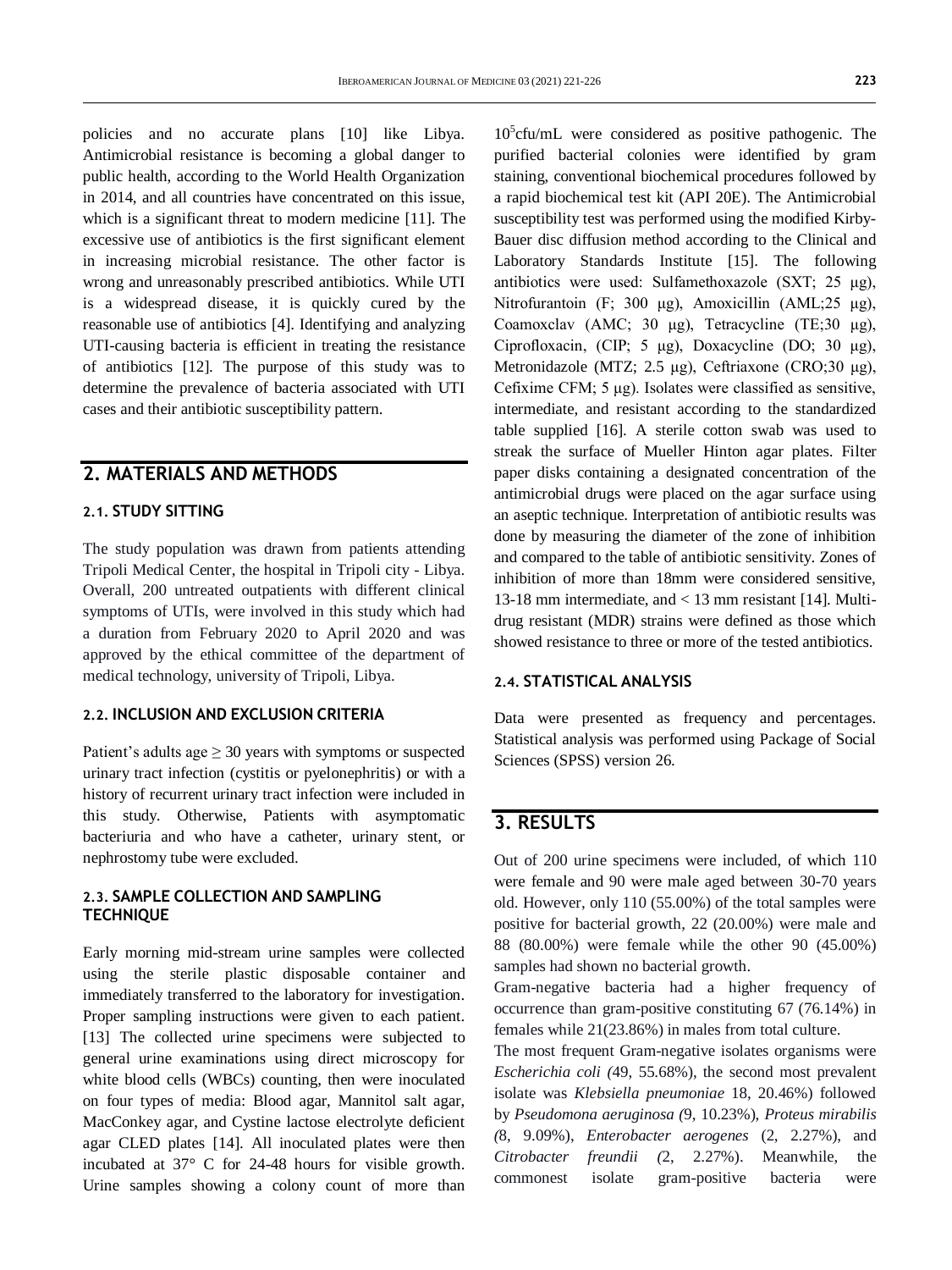*Staphylococcus aureus* (20, 90.91%) followed by *S. saprophyticus* (2, 9.09%) (Table 1).

| Table 1. Frequency of bacterial agents isolated form urine<br>specimens |                                 |                               |  |  |  |  |  |  |
|-------------------------------------------------------------------------|---------------------------------|-------------------------------|--|--|--|--|--|--|
| Type of isolates                                                        | <b>Female</b><br>$(n=88, 80\%)$ | <b>Male</b><br>$(n=22, 20\%)$ |  |  |  |  |  |  |
| <b>Gram positive</b><br>$(n=22)$                                        | 21 (95.45%)                     | $1(4.55\%)$                   |  |  |  |  |  |  |
| <b>Gram negative</b><br>$(n=88)$                                        | 67(76.14%)                      | 21 (23.86%)                   |  |  |  |  |  |  |
| Gram negative isolated species $(88)$ (n, %)                            |                                 |                               |  |  |  |  |  |  |
| E. coli (49 55.68%)                                                     |                                 |                               |  |  |  |  |  |  |
| Klebsiella pneumonia (18, 20.46%)                                       |                                 |                               |  |  |  |  |  |  |
| Pseudomona aeruginosa (9, 10.23%)                                       |                                 |                               |  |  |  |  |  |  |
| <i>Proteus mirabilis</i> (8, 9.09%)                                     |                                 |                               |  |  |  |  |  |  |
| Citrobacter freundii (2, 2.27%)                                         |                                 |                               |  |  |  |  |  |  |
| Enterobacter aerogenes (2, 2.27%)                                       |                                 |                               |  |  |  |  |  |  |
| Gram positive isolated species $(22)$ (n, %)                            |                                 |                               |  |  |  |  |  |  |
| Staphylococcus aureus (20, 90.91%)                                      |                                 |                               |  |  |  |  |  |  |
| Staph saprophyticus (2, 9.09%)                                          |                                 |                               |  |  |  |  |  |  |

It was observed that *Escherichia coli* strains displayed relatively high antimicrobial resistance rates to Nitrofurantoin (61.22%), Ciprofloxacin (57.14%), Metronidazole (57.14%), Tetracycline (46.94%), and Ceftriaxone (44.90%) whereas it was least resistant to Doxacycline (8.16%). *Klebsiella pneumonia* were resistant to Nitrofurantoin (66.67%) followed by Amoxicillin (61.11%), Coamoxclav (61.11%), Tetracycline (55.56%), and Metronidazole (55.56%).

Among the Gram-positive isolates, *S. aureus* exhibited

utmost resistance (80.00%) against Sulfamethoxazole, Ciprofloxacin (70.00%), Nitrofurantoin (60.00%), Ceftriaxone (60.00%), and had the lowest (25.00%) resistance to Amoxicillin and Tetracycline. *S. saprophyticus* presented moderately resistance to rate (50.00%) against Sulfamethoxazole, Amoxicillin, Metronidazole (Table 2). All other isolates were resistant to at least three antibiotics.

## **4. DISCUSSION**

The misuse of antimicrobials to treat infections has a negative consequence on the organization of public health, as well as on the economic impact and the increase of drug resistance among causative bacteria. As a result, it is critical to continuously assess the state of antimicrobial resistance in a community, which was the study's first goal, especially in the case of UTIs.

The isolates obtained from UTIs in the current study demonstrated high resistance to different types of antibiotics. Most strains showed resistance to at least three antibiotics. Antibiotic resistance is a common phenomenon in developing countries such as Libya where drugs are available freely without prescription.

In the present investigation, *E. coli* is the important uropathogen causative, displayed a similar resistance

| Table 2. Prevalence and antimicrobial resistance of bacterial agents isolated from urine species |                     |                             |                                    |                       |                        |                                     |                       |                                         |  |
|--------------------------------------------------------------------------------------------------|---------------------|-----------------------------|------------------------------------|-----------------------|------------------------|-------------------------------------|-----------------------|-----------------------------------------|--|
| Antibiotic                                                                                       | E. coli<br>$(n=49)$ | K.<br>pneumonia<br>$(n=18)$ | <b>P.</b><br>aeruginosa<br>$(n=9)$ | P. mirabis<br>$(n=8)$ | C. freundii<br>$(n=2)$ | $E_{\cdot}$<br>aerogenes<br>$(n=2)$ | S. aureus<br>$(n=20)$ | $S_{\cdot}$<br>saprophyticus<br>$(n=2)$ |  |
| SXT(25)                                                                                          | 18<br>(36.73%)      | 8 (44.44%)                  | $1(11.11\%)$                       | $2(25.00\%)$          | $\Omega$               | $\overline{0}$                      | 16<br>$(80.00\%)$     | $1(50.00\%)$                            |  |
| F(300)                                                                                           | 30<br>$(61.22\%)$   | 12<br>(66.67%)              | 3 (33.33%)                         | $1(12.50\%)$          | $1(50.00\%)$           | $2(100\%)$                          | 12<br>$(60.00\%)$     | $\overline{0}$                          |  |
| AML(25)                                                                                          | 19<br>(38.78%)      | 11<br>$(61.11\%)$           | $1(11.11\%)$                       | 8 (100%)              | $1(50.00\%)$           | $2(100\%)$                          | $5(25.00\%)$          | $1(50.00\%)$                            |  |
| AMC(30)                                                                                          | 14<br>(28.57%)      | 11<br>$(61.11\%)$           | $1(11.11\%)$                       | $1(12.50\%)$          | $\mathbf{0}$           | $\mathbf{0}$                        | 10<br>$(50.00\%)$     | $\mathbf{0}$                            |  |
| <b>TE</b> (30)                                                                                   | 23<br>$(46.94\%)$   | 10<br>$(55.56\%)$           | $1(11.11\%)$                       | $8(100\%)$            | $1(50.00\%)$           | $1(50.00\%)$                        | $5(25.00\%)$          | $1(50.00\%)$                            |  |
| CIP(5)                                                                                           | 28<br>(57.14%)      | 3(16.67%)                   | $1(11.11\%)$                       | $\theta$              | $\mathbf{0}$           | $\mathbf{0}$                        | 14<br>$(70.00\%)$     | $\mathbf{0}$                            |  |
| DO(30)                                                                                           | 4(8.16%)            | 1(5.56%)                    | $\Omega$                           | $1(12.50\%)$          | $\overline{0}$         | $\theta$                            | $\Omega$              | $\Omega$                                |  |
| MTZ(2.5)                                                                                         | 28<br>(57.14%)      | 10<br>(55.56%)              | $1(11.11\%)$                       | 8 (100%)              | $1(50.00\%)$           | $2(100\%)$                          | $\theta$              | $1(50.00\%)$                            |  |
| <b>CRO</b> (30)                                                                                  | 22<br>$(44.90\%)$   | 7 (38.89%)                  | $\mathbf{0}$                       | $1(12.50\%)$          | $\boldsymbol{0}$       | $\boldsymbol{0}$                    | 12<br>$(60.00\%)$     | $\theta$                                |  |
| CFM(5)                                                                                           | $\theta$            | $2(11.11\%)$                | $\Omega$                           | 1(12.50%)             | $\theta$               | $\boldsymbol{0}$                    | $\Omega$              | $\theta$                                |  |

*SXT: Sulfamethoxazole/trimethoprim; F: Nitrofurantoin; AML: Amoxicillin; AMC: Coamoxclav; TE: Tetracycline; CIP: Ciprofloxacin; DO: Doxacycline; MTZ: Metronidazole; CRO: Ceftriaxone; CFM: Cefixime.*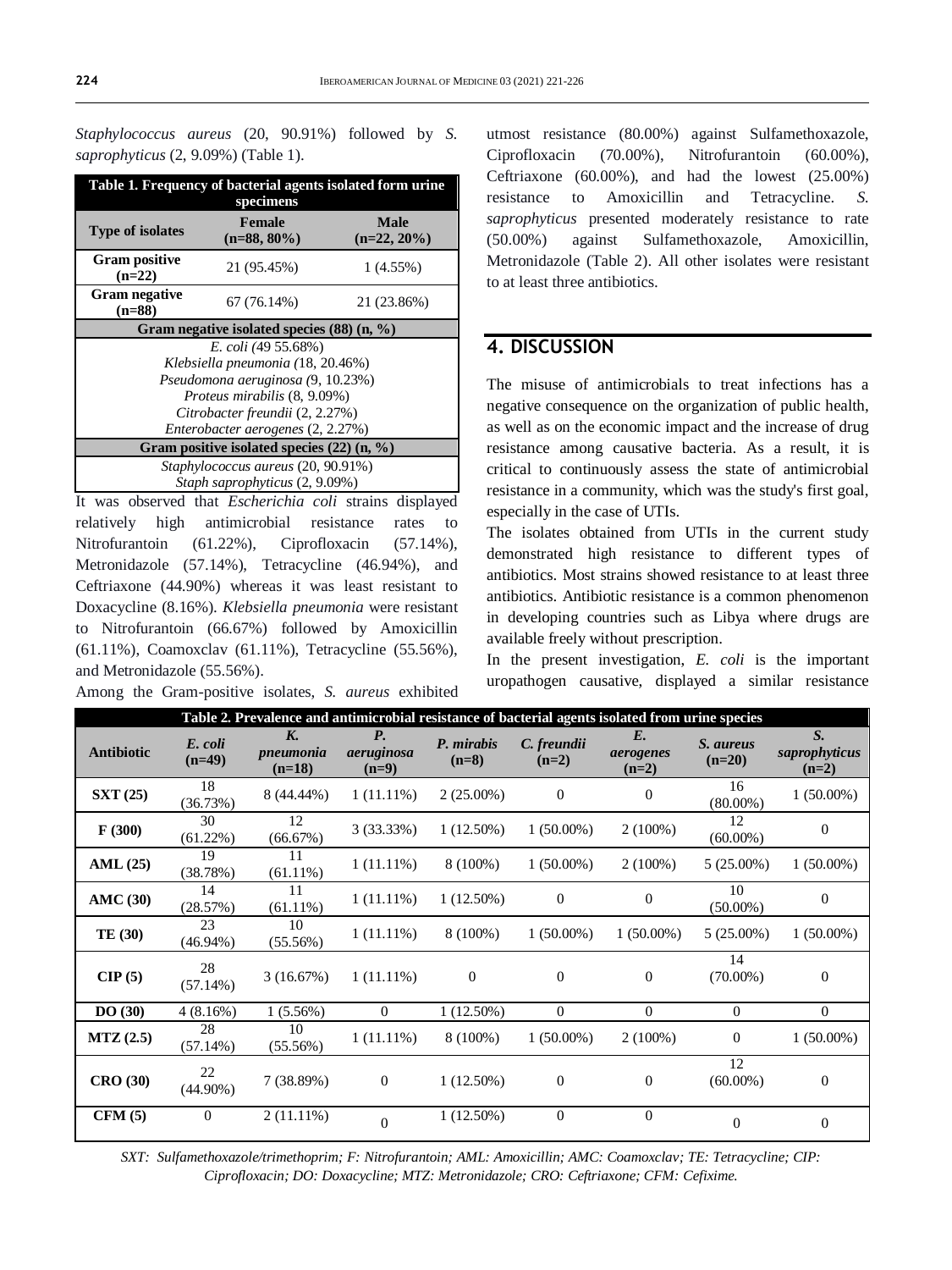pattern as for *Klebsiella*, and was showed resistance to Nitrofurantoin, Tetracycline, Amoxicillin, and Sulfamethoxazole/trimethoprim. This finding is inconsistent with the result obtained from previously reported in Libya which declared lower resistance rates for mentioned antibiotics [17-29]. We also found that most uropathogens exhibited high sensitivity to Cefixime followed by Doxacycline which was in disagreement with other studies' outcome in Libya [17-19]. The drug susceptibility profile of Gram-negative and Gram-positive bacteria tested in the present study was variable. For instance, increased bacterial resistance to ciprofloxacin has been shown. This study is opposite with the results reported by Elsayah et al [20] who revealed that Ciprofloxacin was the most effective antimicrobial agent. Therefore, we observed a higher frequency of ciprofloxacin-resistant in *E. coli* (57.14%) when compared to *K. pneumoniae* (16.67%). Meanwhile, *S. aureus* isolated strain also indicated higher resistance to ciprofloxacin (70.00%). The Specific ciprofloxacin resistance is also associated with chromosomal mutations altering DNA gyrasa and topoisomerase IV, overexpress efflux pumps, changing the number of porin sort, and transferring resistance to the plasmids' genes [21, 22]. Besides, most Gram-negative bacteria isolates in this study were resistant to three or more drugs [multi-drug resistance], as has been documented in other studies around the country [18, 19]. This demonstrates that multi-drug resistance is becoming a major issue in the treatment of uropathogens in Libya. This raises the need for national antimicrobial surveillance and in-vitro susceptibility testing program and strict adherence to antibiotic policy to prevent the spread of drug-resistant microbes in the region.

The gram-negative bacteria were the most common isolates in the current study, obtained in the present study was different in rates with other reports from different areas [18, 19, 23, 24]. This study detected the dominance of *Escherichia coli* (55.68%) and *Klebsiella pneumonia* (20.46%) (Table 1), which was almost identical compared with other research in Libya and other countries. In Northwest Libya, Abujnah *et al* have found a predominance of *Escherichia coli* (56%) and *Klebsiella pneumonia* (19%) [17]. In another study in Messalata, Libya, Mahammed et al have reported the predominance of *Escherichia coli* (56%) and Klebsiella pneumonia (17%) [18]. In Southern Tunisia, the authors have found *Escherichia coli* (68%) and *Klebsiella pneumonia* (13%) as predominance uropathogens among patients of UTIs [25]. A study in Iran has reported uropathogens with a predominance of Escherichia coli (38%) and

*Staphylococcus spp* (35%). [26]. *Staphylococcus aureus* and *S. saprophyticus were* the most dominant Grampositive uropathogen isolated in our study. Unlike in other studies which isolated coagulase-negative *Staphylococcus* and *Enterococcus* as the most dominant Gram-positive uropathogen [27-28].

Our study also showed a high prevalence of UTI in females than males  $88$   $(80.00\%)$  and  $22$   $(20.00\%)$  respectively which correlates with findings from other studies which revealed that the frequency of UTI is greater in females as compared to males [13, 29]. This result is also in agreement with what was previously reported by Mahmoud and colleagues in 2016. Many other researchers have also reported similar findings [2, 8, 30]. The reason behind this high prevalence of UTI in females is due to the proximity of the urethral meatus to the anus, shorter urethra, sexual intercourse, incontinence, and bad toilet [29]. Nowadays, numerous organizations and programs are working to fight against antibiotic resistance [31] but the first step to obtaining proper management and good control policy for decreasing the development of antibiotic resistance among microorganisms, particularly the pathogens is the evaluation and practical assessment of the antibiotic resistance patterns among definite populations of the patients of a country.

### **5. CONCLUSIONS**

In conclusion, we evidenced that *E. coli* was the most prevalent isolate followed by *Klebsiella pneumoniae*. These two organisms were highly resistant to the commonly used antibiotics. In addition, these organisms exhibit resistance too many first-line drugs used for UTI infection. To prevent resistance to antibiotics, appropriate therapy as per bacterial sensitivity pattern needs to be initiated.

### **6. REFERENCES**

*1. Vasudevan R. Emergence of UTI causing Staphylococcus aureus as a superbug: Has the pathogen reduced the options of antimicrobial agents for treatment. EC Microbiol. 2015;1:88-112.*

*2. Foxman B. Urinary tract infection syndromes: occurrence, recurrence, bacteriology, risk factors, and disease burden. Infect Dis Clin North Am. 2014;28(1):1-13. doi[: 10.1016/j.idc.2013.09.003.](https://doi.org/10.1016/j.idc.2013.09.003)*

*3. Zone CP, Guide S. Antimicrobial resistance and urinary tract infections in the community. Signs. 2017;6:3531-93.*

*4. Mody L, Juthani-Mehta M. Urinary tract infections in older women: a clinical review. JAMA. 2014;311(8):844-54. doi[: 10.1001/jama.2014.303.](https://doi.org/10.1001/jama.2014.303)*

*5. Sharma A, Chandraker S, Patel VK, Ramteke P. Antibacterial Activity of Medicinal Plants Against Pathogens causing Complicated Urinary Tract*